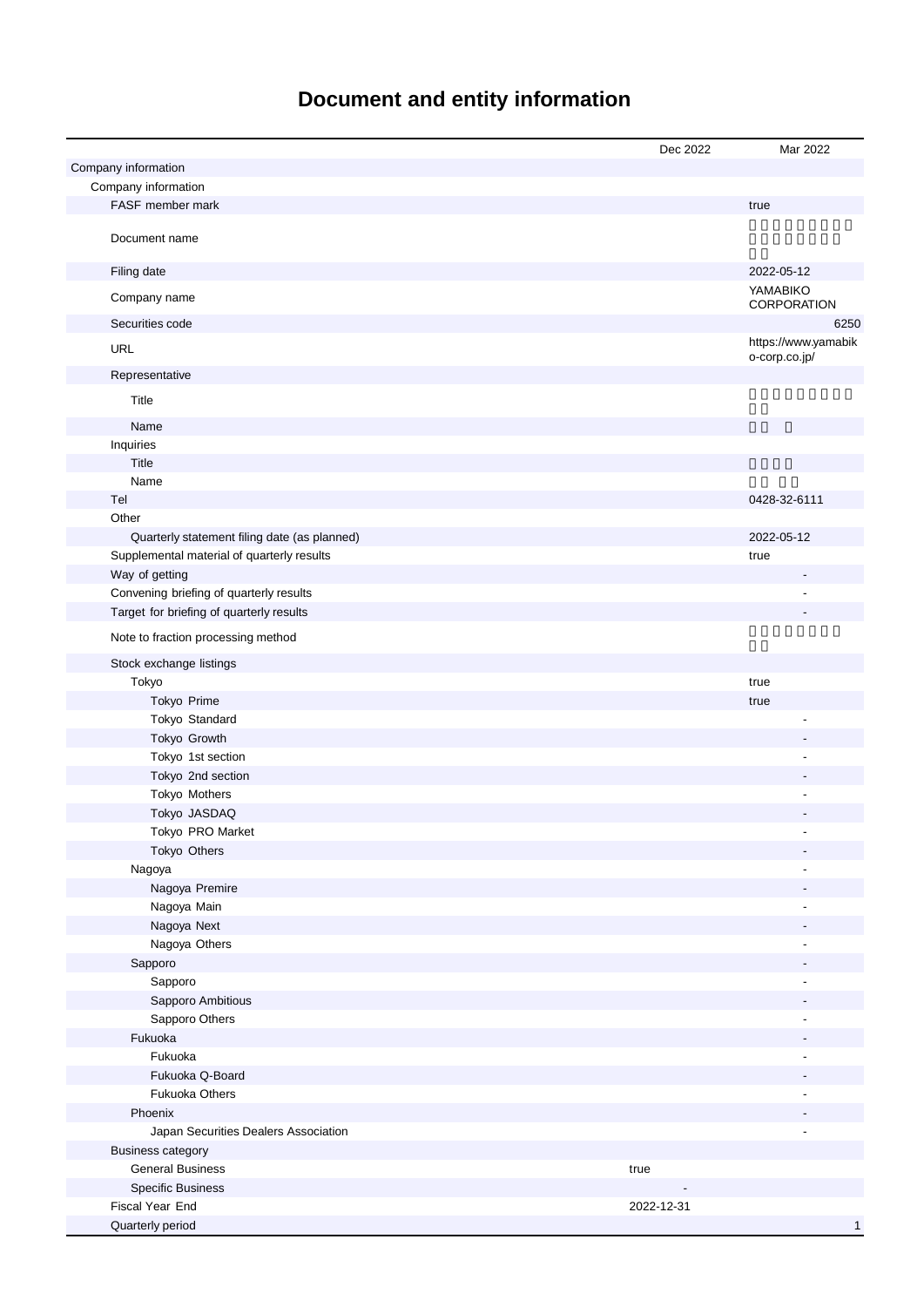# **Business Results-Quarterly operating results**

| (in millions of yens)                              |          |          |
|----------------------------------------------------|----------|----------|
|                                                    | Mar 2022 | Mar 2021 |
| Quarterly operating results                        |          |          |
| Quarterly operating results                        |          |          |
| Consolidated operating results                     |          |          |
| Consolidated income statements information         |          |          |
| Net sales                                          |          |          |
| Net sales                                          | 35,348   | 38,153   |
| % change                                           | $-7.4$   | 19.7     |
| Operating profit                                   |          |          |
| Operating profit                                   | 2,970    | 3,466    |
| % change                                           | $-14.3$  | 45.0     |
| Ordinary profit                                    |          |          |
| Ordinary profit                                    | 3,543    | 3,948    |
| % change                                           | $-10.2$  | 72.0     |
| Profit attributable to owners of parent            |          |          |
| Profit attributable to owners of parent            | 2,797    | 2,866    |
| % change                                           | $-2.4$   | 128.6    |
| Note to consolidated income statements information |          |          |
| Comprehensive income                               |          |          |
| Comprehensive income                               | 4,718    | 4,669    |
| Change in comprehensive income                     | 1.1      | 758.5    |
| Other consolidated operating results               |          |          |
| Basic earnings per share (Yen)                     | 67.32    | 69.06    |
| Diluted earnings per share (Yen)                   |          |          |
| Note to consolidated operating results             |          |          |
|                                                    | 2022 12  |          |
|                                                    | 29       |          |
| Note to operating results                          |          |          |
|                                                    |          |          |
|                                                    |          |          |
|                                                    |          |          |

# **Business Results-Quarterly financial positions**

(in millions of yens)

|                                          | Mar 2022 | Dec 2021 |
|------------------------------------------|----------|----------|
| Quarterly financial positions            |          |          |
| Quarterly financial positions            |          |          |
| Consolidated financial positions         |          |          |
| Total assets                             | 140,352  | 122,574  |
| Net assets                               | 71,721   | 68,879   |
| Capital adequacy ratio (%)               | 51.1     | 56.2     |
| Net assets per share (Yen)               | 1,725.88 | 1,657.43 |
| Note to consolidated financial positions |          |          |
| Owner's equity                           | 71,721   | 68,879   |
| Note to financial positions              |          |          |

# **Business Results-Note to quarterly business results**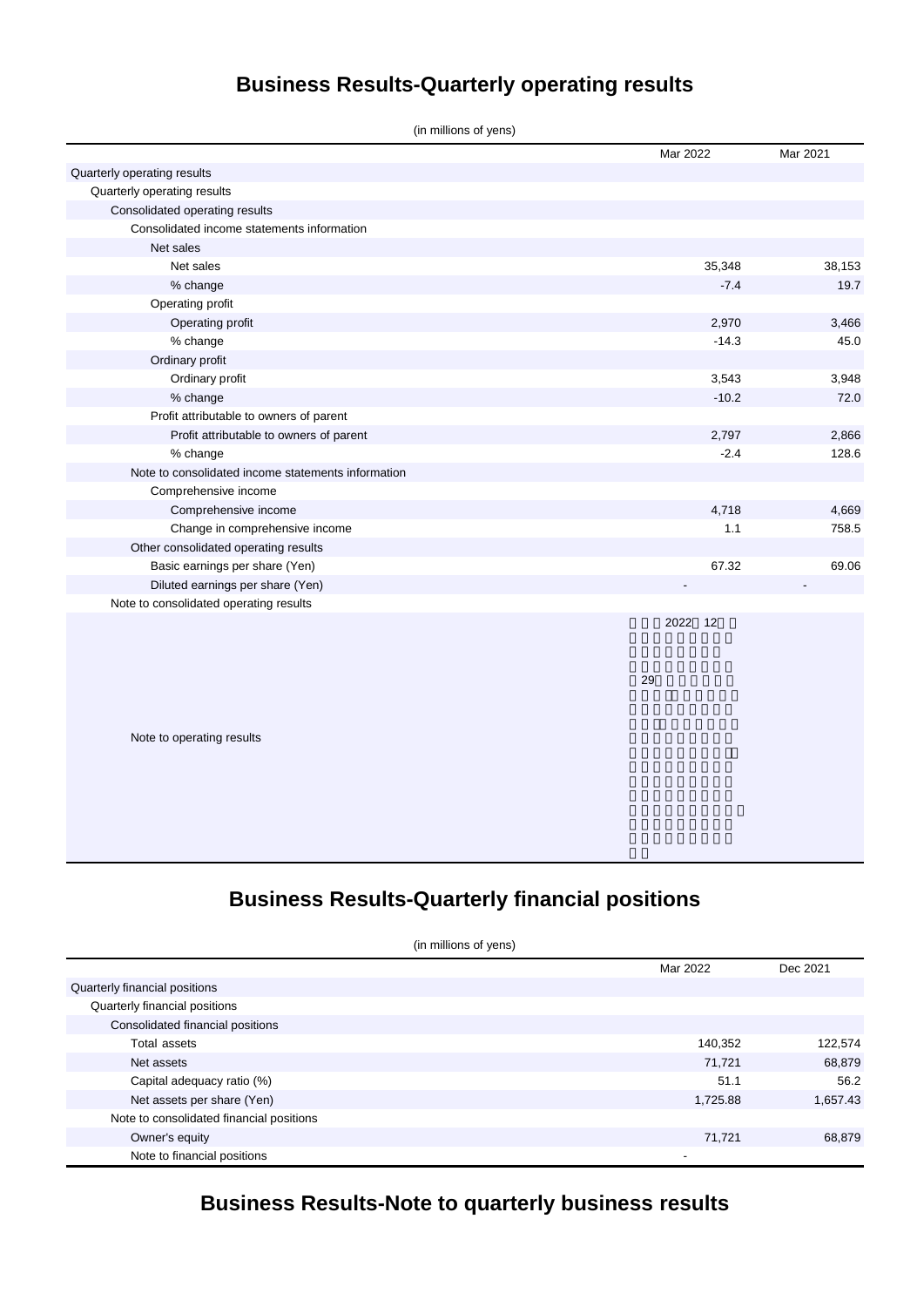Mar 2022

Quarterly note to business results

Quarterly note to business results

Note to consolidated financial results

Note to consolidated financial results

### **Quarterly Dividends**

| (in millions of yens)                                                  |                          |                |          |
|------------------------------------------------------------------------|--------------------------|----------------|----------|
|                                                                        | Dec 2022                 | Mar 2022       | Dec 2021 |
| Quarterly dividends                                                    |                          |                |          |
| Quarterly dividends                                                    |                          |                |          |
| <b>Dividends</b>                                                       |                          |                |          |
| Dividend per share (Yen)                                               |                          |                |          |
| Dividend per share (Yen)                                               |                          |                |          |
| First quarter                                                          |                          |                |          |
| Result                                                                 |                          |                |          |
| Second quarter                                                         |                          |                |          |
| Result                                                                 |                          |                |          |
| Forecast                                                               | 26.00                    |                |          |
| Upper                                                                  | $\overline{\phantom{a}}$ |                |          |
| Lower                                                                  |                          |                |          |
| Third quarter                                                          |                          |                |          |
| Result                                                                 |                          |                |          |
| Forecast                                                               |                          |                |          |
| Upper                                                                  |                          |                |          |
| Lower                                                                  |                          |                |          |
| Year end                                                               |                          |                |          |
| Result                                                                 |                          |                | 45.00    |
| Forecast                                                               | 26.00                    |                |          |
| Upper                                                                  |                          |                |          |
| Lower                                                                  | ÷,                       |                |          |
| Annual                                                                 |                          |                |          |
| Result                                                                 |                          |                | 45.00    |
| Forecast                                                               | 52.00                    |                |          |
| Upper                                                                  | ÷                        |                |          |
| Lower                                                                  |                          |                |          |
| Correction of dividend forecast from the most recent dividend forecast |                          |                |          |
| Correction of dividend forecast from the most recent dividend forecast |                          |                |          |
| Annual                                                                 | $\overline{a}$           |                |          |
| Note to dividends                                                      |                          |                |          |
| Note to dividends                                                      |                          |                |          |
| Annual                                                                 |                          | $\blacksquare$ |          |

### **Quarterly Forecasts**

#### (in millions of yens) Dec 2022 Jun 2022 Quarterly forecasts Quarterly forecasts Title for forecasts 2022 12 連結業績予想(2022 年1月1日~2022 12 31 Preamble to consolidated forecasts Preamble to forecasts Main table of consolidated forecasts Net sales Net sales Forecast 150,000 82,000 Upper - - Lower - -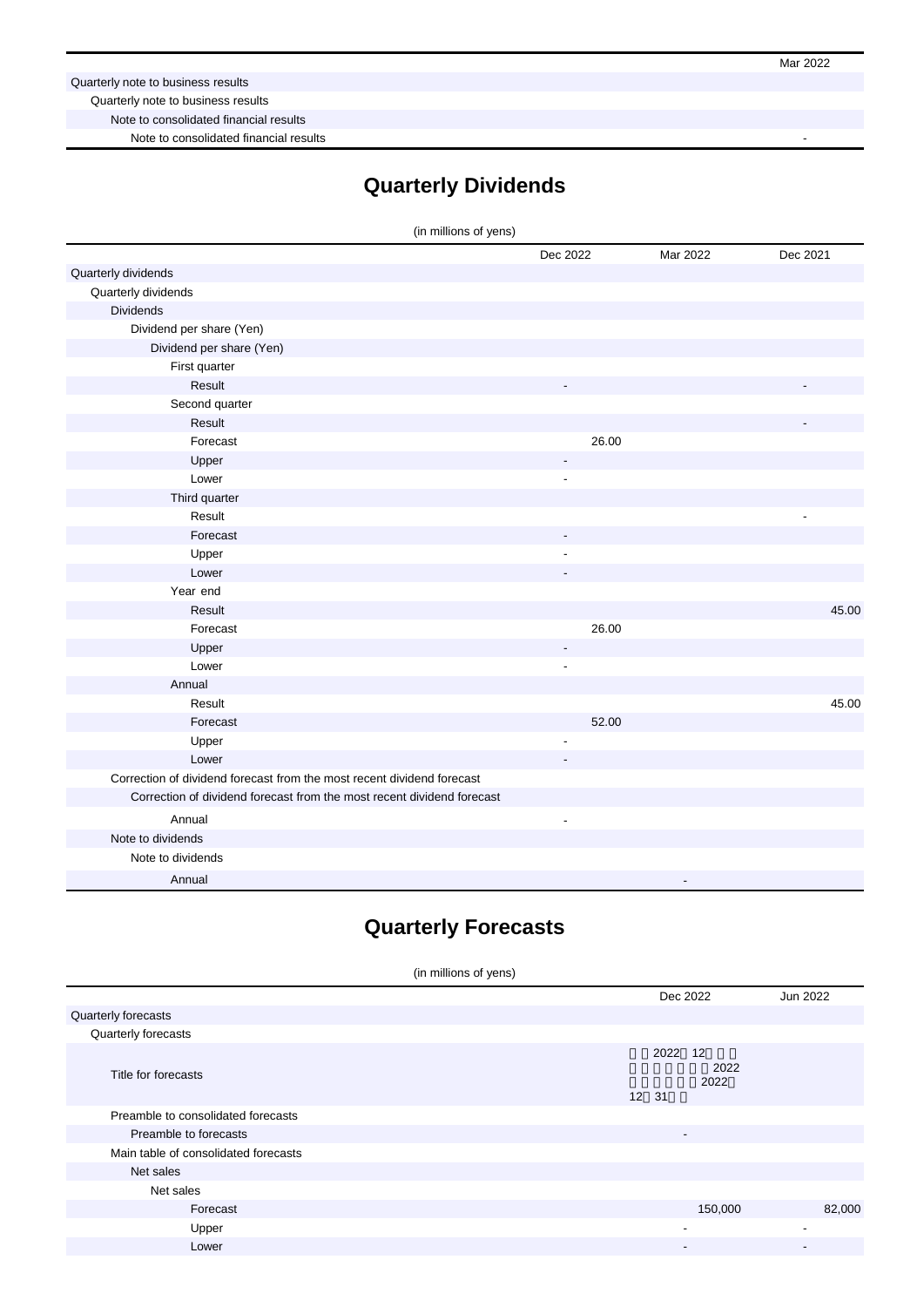| % change                                                                 |                |                          |
|--------------------------------------------------------------------------|----------------|--------------------------|
| Forecast                                                                 | 5.4            | 7.3                      |
| Upper                                                                    |                |                          |
| Lower                                                                    |                |                          |
| Operating profit                                                         |                |                          |
| Operating profit                                                         |                |                          |
| Forecast                                                                 | 11,700         | 8,800                    |
| Upper                                                                    |                |                          |
| Lower                                                                    |                |                          |
| % change                                                                 |                |                          |
| Forecast                                                                 | 25.4           | 28.2                     |
| Upper                                                                    |                |                          |
| Lower                                                                    | $\overline{a}$ | $\blacksquare$           |
| Ordinary profit                                                          |                |                          |
| Ordinary profit                                                          |                |                          |
| Forecast                                                                 | 11,400         | 8,500                    |
| Upper                                                                    |                |                          |
| Lower                                                                    |                |                          |
| % change                                                                 |                |                          |
| Forecast                                                                 | 15.0           | 17.0                     |
| Upper                                                                    |                |                          |
| Lower                                                                    |                |                          |
| Profit attributable to owners of parent                                  |                |                          |
| Profit attributable to owners of parent                                  |                |                          |
| Forecast                                                                 | 8,500          | 6,400                    |
| Upper                                                                    |                | $\overline{\phantom{a}}$ |
| Lower                                                                    | ÷,             | ÷,                       |
| % change                                                                 |                |                          |
| Forecast                                                                 | 13.3           | 18.7                     |
| Upper                                                                    |                |                          |
| Lower                                                                    | $\overline{a}$ | $\blacksquare$           |
| Basic earnings per share (Yen)                                           |                |                          |
| Basic earnings per share (Yen)                                           |                |                          |
| Forecast                                                                 | 204.64         | 154.09                   |
| Upper                                                                    |                |                          |
| Lower                                                                    |                |                          |
| Correction of financial forecast from the most recent financial forecast |                |                          |
| Correction of financial forecast from the most recent financial forecast |                |                          |
| Forecast                                                                 |                |                          |
| Note to consolidated forecasts                                           |                |                          |
|                                                                          | 2022 12        |                          |
|                                                                          |                |                          |

29

Note to forecasts

# **Notes, Quarterly-Material changes in subsidiaries during this period changes in scope of consolidations resulting from change in subsidiaries**

Material changes in subsidiaries during this period (Changes in scope of consolidations resulting from change is subsidiaries)

Material changes in subsidiaries during this period (Changes in scope of consolidations resulting from change is subsidiaries)

Mar 2022